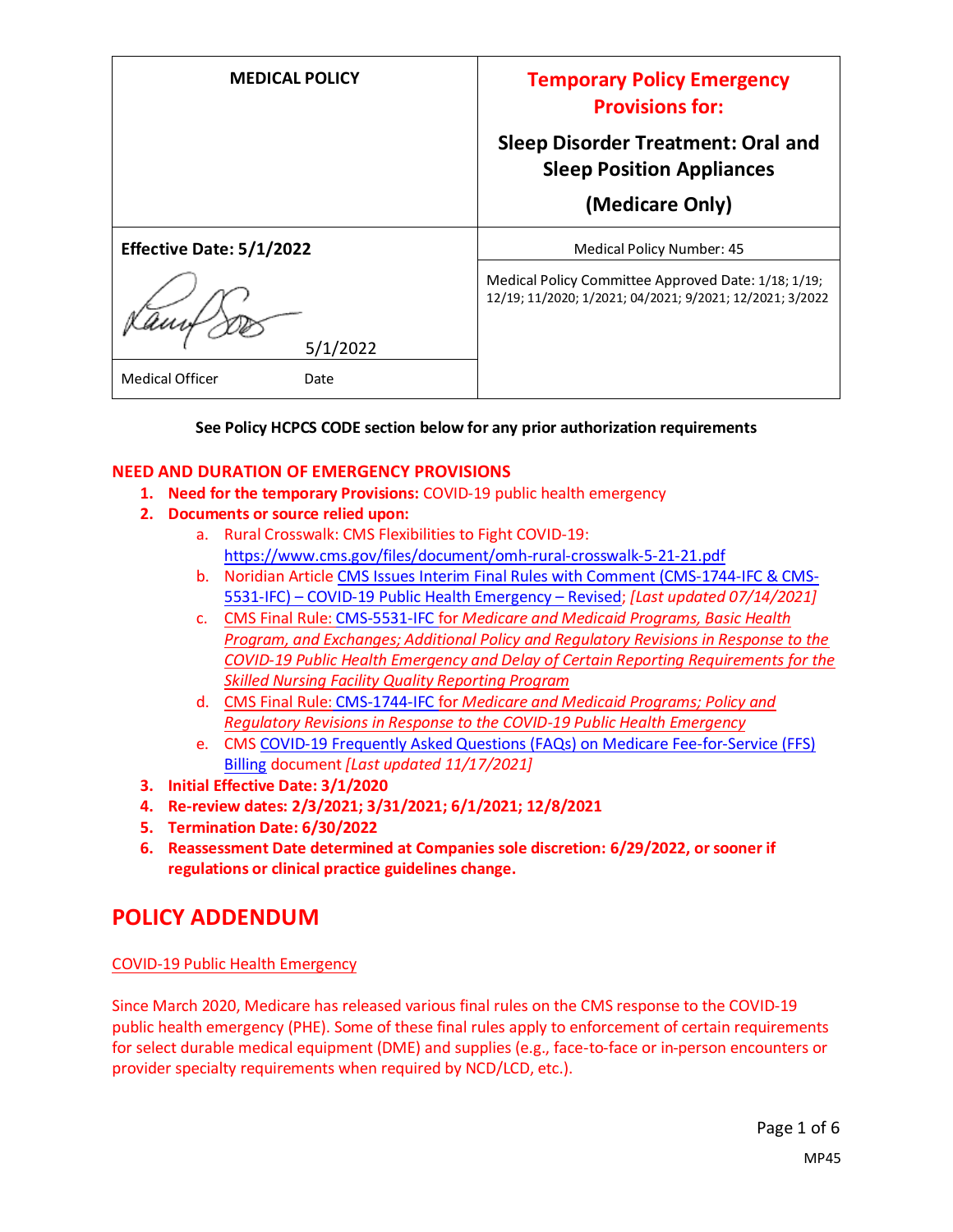### **MEDICAL POLICY Sleep Disorder Treatment: Oral and Sleep Position Appliances**

#### **(Medicare Only)**

*"For the duration of this PHE for the COVID-19 PHE, it is in the best interest of patients, health care professionals and suppliers to limit face-to-face encounters and avoid exposure of vulnerable Medicare beneficiaries to COVID-19. Therefore, on an interim basis, we are finalizing that to the extent an NCD or LCD (including policy articles) would otherwise require a face-toface or in-person encounter for evaluations, assessments, certifications or other implied face-toface services, those requirements would not apply during the COVID-19 PHE."* 1

Thus, telehealth (telemedicine) visits would satisfy any face-to-face or in-person requirements when noted in an NCD, LCD, or LCA.

*"Effective for claims with dates of service on or after March 1, 2020 and for the duration of this COVID-19 PHE, clinical indications for coverage found in respiratory, infusion pump, and therapeutic continuous glucose monitor NCDs or LCDs will not be enforced. These NCDs and LCDs include:*

- *Home Oxygen (NCD 240.2)*
- *Infusion Pumps (NCD 280.14)*
- *Continuous Positive Airway Pressure for Obstructive Sleep Apnea (NCD 240.4)*
- *Intrapulmonary Percussive Ventilator (NCD 240.5)*
- *Durable Medical Equipment Reference List (NCD 280.1) Only clinical indications for ventilators are not enforced*
- *Oxygen and Oxygen Equipment (L33797)*
- *Positive Airway Pressure Devices for the Treatment of Obstructive Sleep Apnea (L33718)*
- *Oral Appliances for the Treatment of Obstructive Sleep Apnea (L33611)*
- *Respiratory Assist Devices (L33800)*
- *Mechanical In-exsufflation Devices (L33795)*
- *High Frequency Chest Wall Oscillation (L33785)*
- *Nebulizers (L33370)*
- *Suction Pumps (L33612) – Only clinical indications for respiratory suction pumps (E0600) are not enforced*
- *Glucose Monitors (L33822) – Only clinical indications for Therapeutic Continuous Glucose Monitors (CGM) are not enforced*
- *External Infusion Pumps (L33794)"* 1

Treating practitioners and suppliers must still:

- Provide a standard written order (SWO) for all items.
- Ensure that the items or services are reasonable and necessary;
- Continue documenting the medical necessity for all services and the medical record must be sufficient to support payment for the services billed (i.e., the services were actually provided, were provided at the level billed, and were medically necessary);
- Make documentation available, upon request. $1$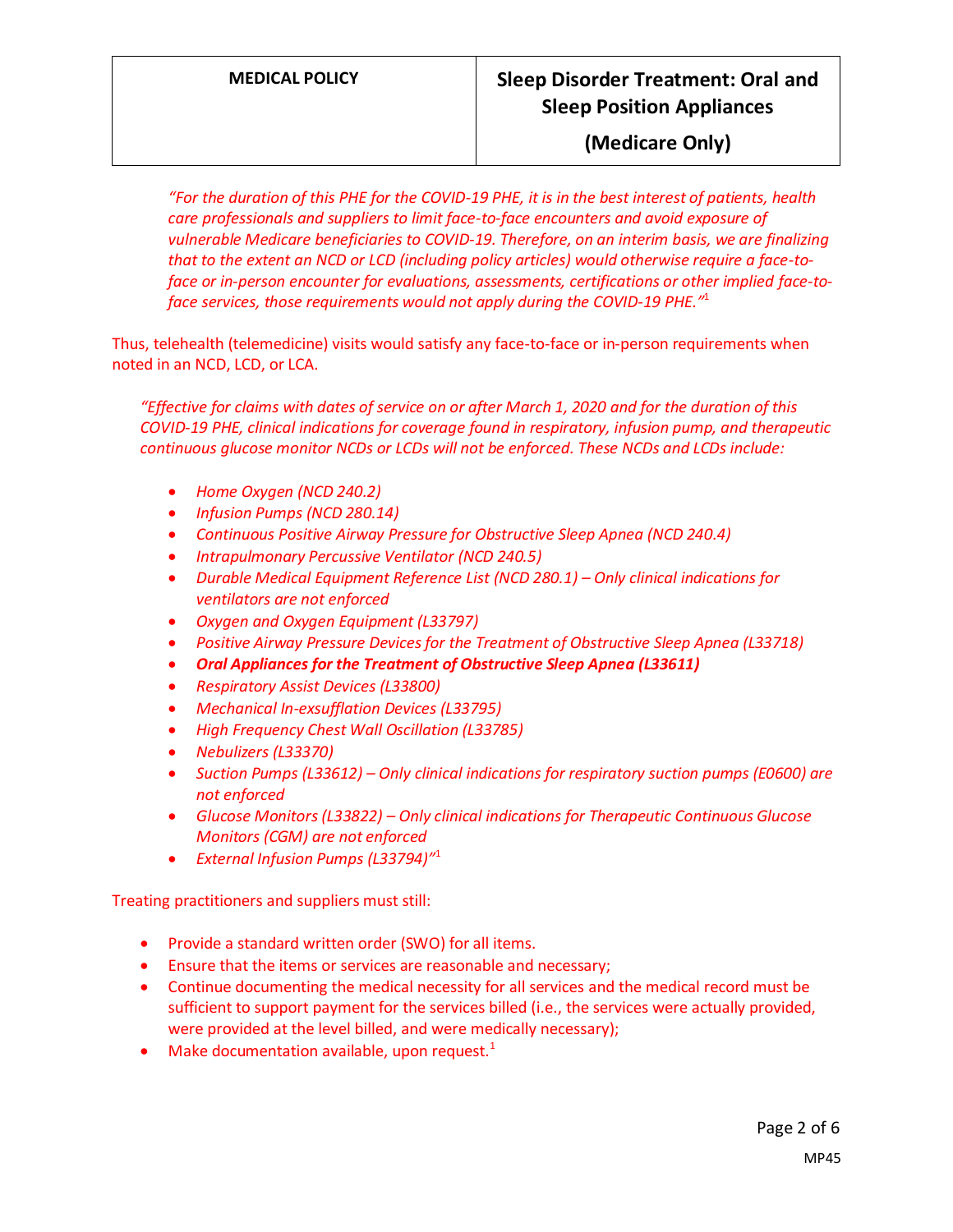### **MEDICAL POLICY Sleep Disorder Treatment: Oral and Sleep Position Appliances**

**(Medicare Only)**

While prior authorization and review will not be required for the items addressed by this medical policy, the [CMS-5531-IFC](https://www.cms.gov/files/document/covid-medicare-and-medicaid-ifc2.pdf) clarifies that the lack of enforcement of certain elements of NCDs and LCDs does **not** mean medical necessity requirements for items and services are waived during this PHE. This final rule serves to *"remind physicians, practitioners and suppliers that most items and services must be reasonable and necessary for the diagnosis or treatment of an illness or injury or to improve the functioning of a malformed body member to be paid under Part A or Part B of Title XVIII. Physicians, practitioners, and suppliers are required to continue documenting the medical necessity for all services. Accordingly, the medical record must be sufficient to support payment for the services billed..."*

### **SCOPE:**

Providence Health Plan, Providence Health Assurance, Providence Plan Partners, and Ayin Health Solutions as applicable (referred to individually as "Company" and collectively as "Companies").

## **APPLIES TO:**

Medicare only

# **MEDICARE POLICY CRITERIA**

The following Centers for Medicare & Medicaid Service (CMS) guidelines should be utilized for medical necessity coverage determinations. Click the link provided in the table below to access applicable medical necessity criteria. All listed guidelines apply.

| <b>Service</b>                | <b>Medicare Guidelines</b>                                              |
|-------------------------------|-------------------------------------------------------------------------|
| <b>Oral Appliance Therapy</b> | Local Coverage Determination (LCD): Oral Appliances for Obstructive     |
| for Obstructive Sleep         | Sleep Apnea (L33611)                                                    |
| Apnea                         |                                                                         |
|                               | See "Billing Guidelines" below for additional information regarding     |
|                               | appropriate coding of custom fabricated and electronic oral appliances. |

### **BILLING GUIDELINES**

General

See associated local coverage article (LCA) for related billing and coding guidelines:

• LCA: Oral Appliances for Obstructive Sleep Apnea [\(A52512\)](https://www.cms.gov/medicare-coverage-database/details/article-details.aspx?articleId=52512)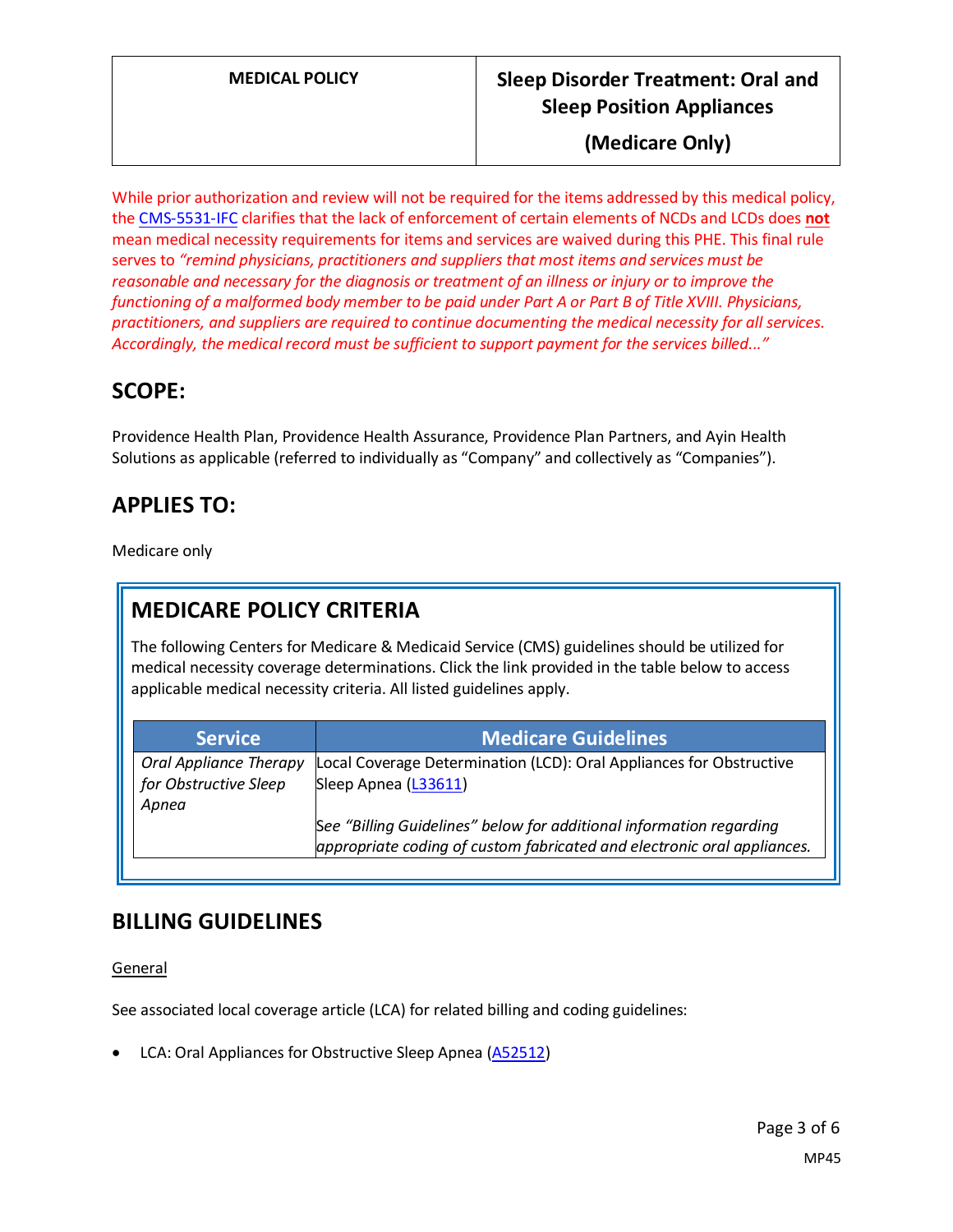**(Medicare Only)**

#### Coding for Custom Fabricated Oral Appliances

According to LCA A52512, in order for a device to be coded using HCPCS code E0486, Medicare requires that the device in question have, among other things, a fixed hinge.

HCPCS code K1027 was a new code as of October 1, 2021 and is used to represent oral devices that do **not** have a fixed hinge, and thus, would not be eligible for coding using HCPCS code E0486. As of the date of this policy update, devices reported with HCPCS code K1027 include the following:

- O2Vent Optima and O2Vent Optima Mini (Oventus Medical)
- Prosomnus Evo Sleep and Snore Device (Prosomnus Sleep Technologies)
- Slow Wave DS8 (Slow Wave)

HCPCS codes K1028 and K1029 are new codes as of April 1, 2022 and are used to report the eXciteOSA device (Signifier Medical Technologies).

Prior to the development of codes K1027, K1028, and K1029, most of these devices were coded by the Medicare Pricing, Data and Coding Contractor (PDAC) with HCPCS code A9270, which means these devices were – and continue to be – non-covered by Medicare.

In addition, the only products which may be billed using HCPCS code E0486 are those for which a written coding verification review (CVR) has been performed by the PDAC contractor and published on the PDAC Product Classification List (PCL) website. If a product is billed HCPCS code E0486, but that product is not listed on the PCL for E0486, then that device will be considered improper coding and coverage will not be allowed. *(LCA A52512)*

#### Coding for Electronic Positional OSA Devices

HCPCS code HCPCS code K1001 was a new code as of January 1, 2020. As of the date of this policy update, devices reported with HCPCS code K1001 include the following:

- Lunoa System (Philips Respironics)
- NightBalance (Respironics Inc.)

Note that some items may need to be reported using HCPCS code A9270 and these items are not covered benefits.

### **CPT/HCPCS CODES**

| <b>Medicare Only</b>                |                                                         |  |
|-------------------------------------|---------------------------------------------------------|--|
| <b>Prior Authorization Required</b> |                                                         |  |
| 21085                               | Impression and custom preparation; oral surgical splint |  |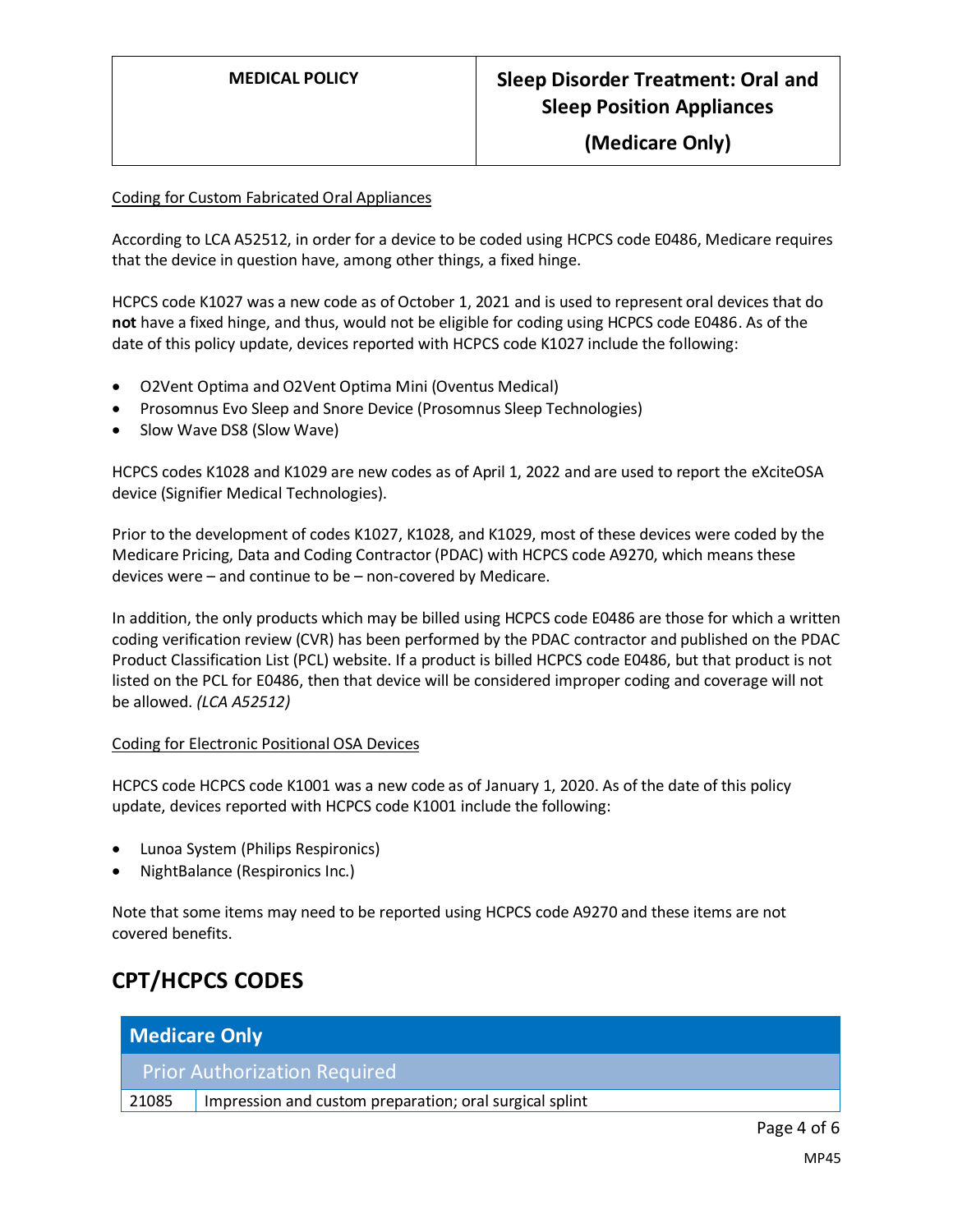### **MEDICAL POLICY Sleep Disorder Treatment: Oral and Sleep Position Appliances**

**(Medicare Only)**

| No Prior Authorization Required                                                               |                                                                                                                                                                                                                                   |  |
|-----------------------------------------------------------------------------------------------|-----------------------------------------------------------------------------------------------------------------------------------------------------------------------------------------------------------------------------------|--|
| E0486                                                                                         | Oral device/appliance used to reduce upper airway collapsibility, adjustable or non-<br>adjustable, custom fabricated, includes fitting and adjustment                                                                            |  |
| <b>Not Covered</b>                                                                            |                                                                                                                                                                                                                                   |  |
| A9270                                                                                         | Non-covered item or service                                                                                                                                                                                                       |  |
| E0485                                                                                         | Oral device/appliance used to reduce upper airway collapsibility, adjustable or non-<br>adjustable, prefabricated, includes fitting and adjustment                                                                                |  |
| K1001                                                                                         | Electronic positional obstructive sleep apnea treatment, with sensor, includes all<br>components and accessories, any type                                                                                                        |  |
| K1027                                                                                         | Oral device/appliance used to reduce upper airway collapsibility, without fixed<br>mechanical hinge, custom fabricated, includes fitting and adjustment                                                                           |  |
| K1028                                                                                         | Power source and control electronics unit for oral device/appliance for neuromuscular<br>electrical stimulation of the tongue muscle for the reduction of snoring and obstructive<br>sleep apnea, controlled by phone application |  |
| K1029                                                                                         | Oral device/appliance for neuromuscular electrical stimulation of the tongue muscle,<br>used in conjunction with the power source and control electronics unit, controlled by<br>phone application, 90-day supply                 |  |
| <b>Unlisted Codes</b>                                                                         |                                                                                                                                                                                                                                   |  |
| All unlisted codes will be reviewed for medical necessity, correct coding, and pricing at the |                                                                                                                                                                                                                                   |  |
| claim level. If an unlisted code is billed related to services addressed in this policy then  |                                                                                                                                                                                                                                   |  |
| prior-authorization is required.                                                              |                                                                                                                                                                                                                                   |  |
| E1399                                                                                         | Durable medical equipment, miscellaneous                                                                                                                                                                                          |  |

### **INSTRUCTIONS FOR USE**

Company Medical Policies serve as guidance for the administration of plan benefits. Medical policies do not constitute medical advice nor a guarantee of coverage. Company Medical Policies are reviewed annually and are based upon published, peer-reviewed scientific evidence and evidence-based clinical practice guidelines that are available as of the last policy update. The Companies reserve the right to determine the application of Medical Policies and make revisions to Medical Policies at any time. Providers will be given at least 60-days notice of policy changes that are restrictive in nature.

The scope and availability of all plan benefits are determined in accordance with the applicable coverage agreement. Any conflict or variance between the terms of the coverage agreement and PHA Medical Policy will be resolved in favor of the coverage agreement.